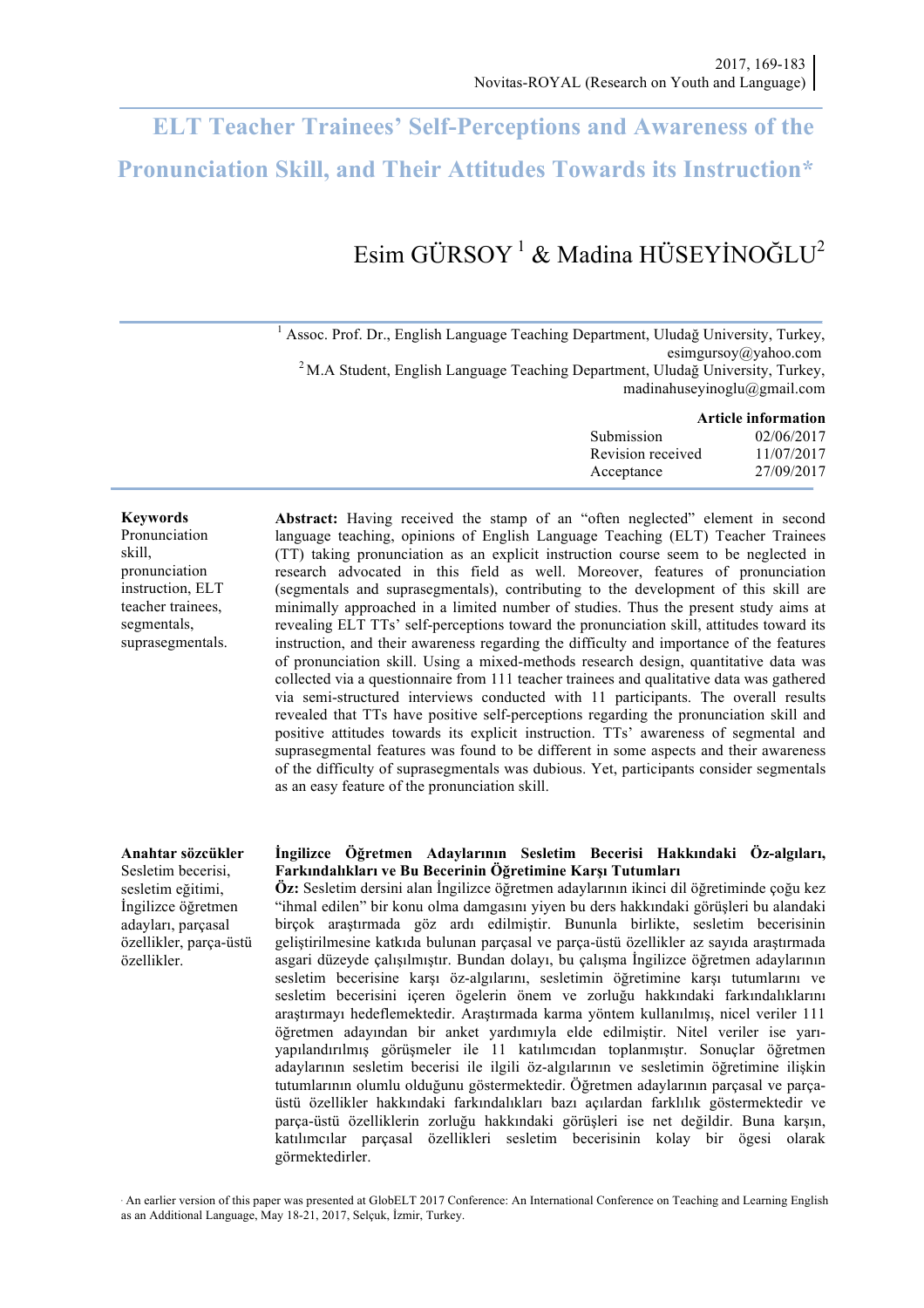# **1. Introduction**

Being a key to the establishment of successful interaction, it is essential that foreign language teachers devote significant importance to teaching pronunciation of the second language to their students (Hismanoglu, 2011). Pronunciation is an important element of language. Even though the significance of its place in language teaching has been fluctuated and neglected at times, according to Demirezen (2005) the correctness and beauty of pronunciation are two indispensable ingredients of the teacher training field. Teachers of a foreign language with poor pronunciation give irreversible harm not only to themselves but to the students as well (Demirezen, 2005). Lacking correspondence between sounds and letters, pronunciation of the English language can be considered as one of the most difficult areas during the acquisition process. Thus at the segmental level, the acquired errors may result in the misunderstanding of words or parts of words in sentences due to the wrong articulation, whereas at the suprasegmental level, intonation errors may result in serious pragmatic misunderstandings, consequently leading to a communication breakdown (Cenoz & Lecumberri, 1999). Although teachers and learners have been concerned with L2 pronunciation for centuries, unfortunately, there is very little research presenting the ELT learner perspective on pronunciation in a mixed method research. The results of qualitative and quantitative investigations gained from this research may fill this gap by finding out the future English language teachers' selfperceptions toward pronunciation skill, attitudes toward its instruction and their awareness of segmental and suprasegmental features of pronunciation skill.

# **1.2. Background to the Study**

Pronunciation has received the stamp of an "often neglected" element in second language teaching as well as research. It is widely accepted that fluctuations and shifts in teaching methods are the main reasons for such an outcome (Atli & Bergil, 2012). When reviewing the methods in English Language Teaching (ELT) chronologically, it is of no secret that with the arrival of each new method, the attention given to pronunciation was either increasing within the limitations of the approach or decreasing with very little or no attention paid to it (Dinçay, 2010). The 'Grammar-Translation' and 'Reading-based Approach' paid little or no attention to pronunciation, whereas with the arrival of the 'Direct Method,' correct pronunciation was emphasized. Behaviorist drilling that found body in the 'Audio-Lingual Method' in which contrastive analysis guided pronunciation instruction also became disfavored in the late 1970s with the development of communicative methods (Derwing  $\&$  Munro, 2005; Thomson  $\&$ Derwing, 2014). Among all traditional teaching methods 'Communicative Language Teaching' has put the role of pronunciation instruction at its most passive role, by prioritizing the focus on meaning over form and assuming that exposure to the language will pave the way for pronunciation (Breitkreutz, Derwing & Rossiter, 2001; Thomson & Derwing, 2014).

Pronunciation is an important constituent of any L2 curriculum, and its instruction should "draw learners' conscious attention to linguistic elements in the input during lessons whose overriding focus is on meaning or communication; without special attention, learners are likely to ignore these elements" (Mompean, 2015, p. 294). Hence, it is important to know researchers' views and investigations towards explicit phonetic instruction, together with their consideration of the age factor. Some hold the floor for stating that there is no set system of what to teach, how to teach and when to teach. For example, "a common problem is deciding whether to focus on segmentals or suprasegmentals, and to what extent" (Darcy, Ewert  $\&$ Linster, 2012, p. 93). Darcy et al. (2012) perceive pronunciation as a difficult aspect to teach, stating that "teachers are often left without clear guidelines and are confronted with contradictory purposes and practices for pronunciation instruction" (p.93). Derwing and Munro (2005) state that explicit phonological form contributes to students' realizations of the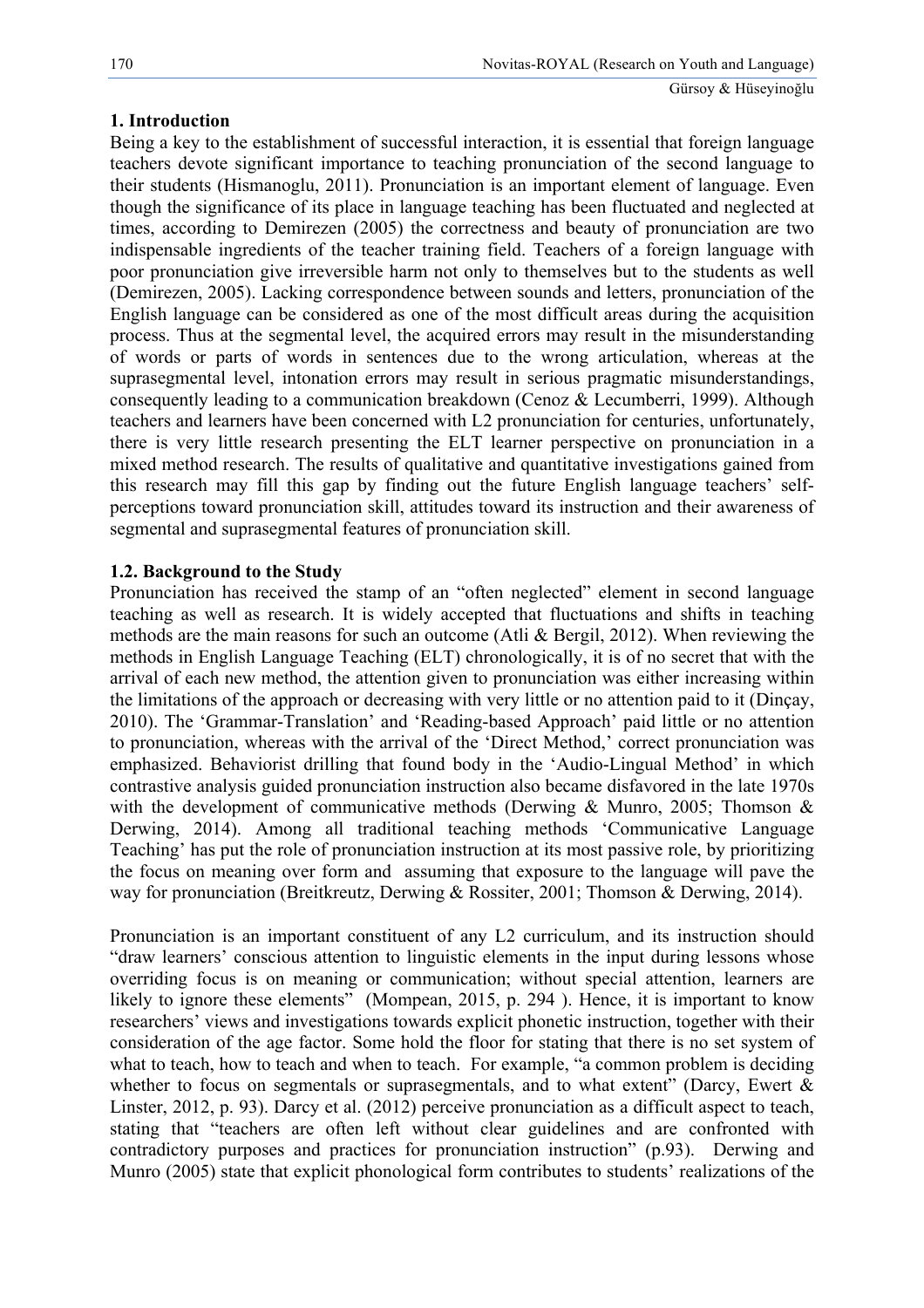difference between their own utterances and native ones. Conscious phonological awareness in terms of segmental and suprasegmental levels can possibly develop through explicit instruction (Venkatagiri & Levis, 2007). However, Burges and Spencer (2000, p. 207) indicated that "if pronunciation is approached through an integrated pedagogy, phonological features may arise apparently spontaneously and arbitrarily….."

In their research Gordon and Darcy (2012) found that suprasegmentals show an effect two times stronger on developing the pronunciation skill than segmentals alone. In his study, Yates (2003) presents similar results, stating that segmental instruction underscored suprasegmental instruction twice. Another significant contribution on the issue was made by Saito (2012), who claims that instruction provided on either features generally paves the way to gains.

There are also some varying views on the acquisition age of pronunciation. Scovel (1988) predicted that "learners who start learning a second language later than, say, age 12, will never be able "to pass themselves off as native speakers" and will "end up easily identified as nonnative speakers of that language" (as cited in Bongaerts, Summeren, Planken & Schils, 1997, p. 448). Other researchers supporting the role of age with reference to critical period are Flege, Yeni-Komshian and Liu (1999), who believe that age has a strong role in pronunciation. However, a study conducted with adult learners aged 27, 44, 49 etc. suggests that "it is not impossible to achieve an authentic, native like pronunciation of a second language after a specified biological period of time (Bongaerts, Summeren, Planken & Schils, 1997, p. 447).

With the start of empirical researches and the design of interventions for the sake of seeking improvement of L2 pronunciation, a lot of discussions examined the effectiveness of instruction on segmental features vs. suprasegmental features (Lee, Jang & Plonsky, 2014; Saito, 2011). The results suggested outcomes in terms of easiness and effectiveness. Some researchers conveyed that pronunciation instruction within segmental borders may be easier for teachers to teach as well as for learners to learn (e.g. Levis 2005; Saito, 2014). Others claim that instructing suprasegmental features of pronunciation is more effective (Hahn, 2004). Missaglia (1999) also supports this by stating that suprasegmental-centered instruction helps students to do better in comparison to those who received segmental-centered instruction.

Recently, when discussing the goals of pronunciation instruction, researches often "revolve around the concepts of intelligibility and comprehensibility" (Atli & Bergil, 2012 p. 3666). Intelligibility is the degree to which a listener understands a speaker; comprehensibility is a judgment of how easy or difficult an individual's pronunciation is to understand, and accentedness is a judgment of how much one's speech differs phonologically from the local variety (Derwing, 2010).

Considering that the teaching and learning process in language teaching is happening within a cycle, a perfect place and time to analyze both students' and future teachers' perceptions towards pronunciation are ELT departments. As Celce-Murcia, Brinton & Goodwin (2010) state:

Teachers of English as a foreign language who are not native speakers of English and who expect to serve as the major model and source of input in English for students' fall within the group of learners who need pronunciation instruction whereby they can achieve a high level of intelligibility and comprehensibility (p.8).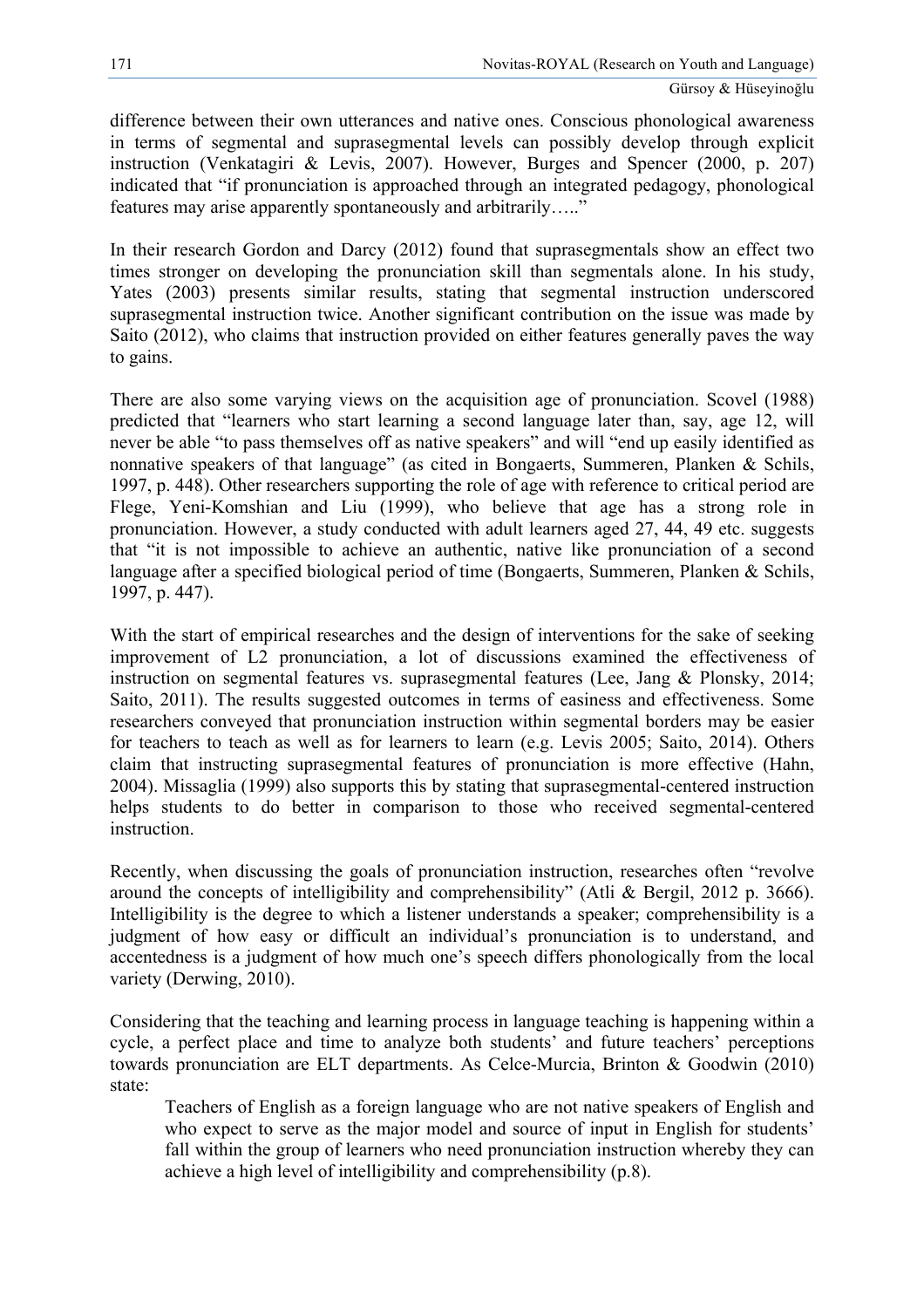Though pronunciation instruction is included in ELT teacher training curriculum in Turkey during the freshmen year as a compulsory three-hour credit course, it is the only formal explicit pronunciation instruction given to prospective English language teachers throughout the bachelor's degree. Hence, it is important to investigate ELT TTs' awareness of the themes introduced within the course, find out the students' attitudes towards the instruction of pronunciation skill, and if the undergraduate year has an effect on learners' self-perceptions of pronunciation.

# **2. Method**

This study was conducted at a large state university in Turkey with prospective English language teachers. The study was implemented with freshman and senior year students with a purpose to see if the grade level has an effect on students' opinions of the pronunciation skill. A mixed-method research design was implemented in the study, involving the collection and analysis of both quantitative and qualitative data. Thus the purpose behind this combination is to achieve an in-depth understanding of the issue by looking at it from different perspectives (Dörnyei, 2011). There was a comprehensive analysis of the data, collected through the questionnaire and semi-structured interviews held by the researchers to answer the questions below:

- 1. What are teacher trainees' self-perceptions toward the pronunciation skill?
- 2. What are teacher trainees' attitudes toward the instruction of pronunciation skill?
- 3. Is there a relationship between TTs' grade levels and their self-perceptions of the pronunciation skill?
- 4. Is there a relationship between TTs' grade levels and their attitudes toward the instruction of pronunciation skill?
- 5. Are teacher trainees aware of the difficulty and importance of English segmentals and suprasegmentals?
- 6. Is there a relationship between TTs' attitudes towards the instruction of pronunciation skill and awareness of the importance of segmentals?

# **2.1. Participants**

Participants in the study consisted of 111 undergraduate students of English Language Teaching Department who were selected via non-random convenience sampling. This sampling method was employed based on the purpose to meet such practical criteria as ease of access, geographical closeness, or participant willingness (Dörnyei, 2011). Fifty-six of the participants were freshmen and 55 were senior TTs, as to the gender, there were 72 females and 39 males. Among all, 103 of the TTs were native speakers of Turkish whereas 8 were of other nationalities.

Eleven participants out of 111 were chosen as interviewees. Six of the TTs were freshmen and five were senior students. Interviewees were chosen on voluntary basis, while taking homogeneity of grade levels and gender into consideration.

# **2.2. Instrumentation**

The questionnaire used for the quantitative part of the research consisted of three sections. The first part asked for demographic information from the participants, the second part was adopted to explore TTs' self-perceptions towards the pronunciation skill and attitudes towards its instruction. The third part was concerned with TTs' awareness of difficulty and importance of the features of pronunciation skill. Demographic information on participants included learners' gender, grade level and native language.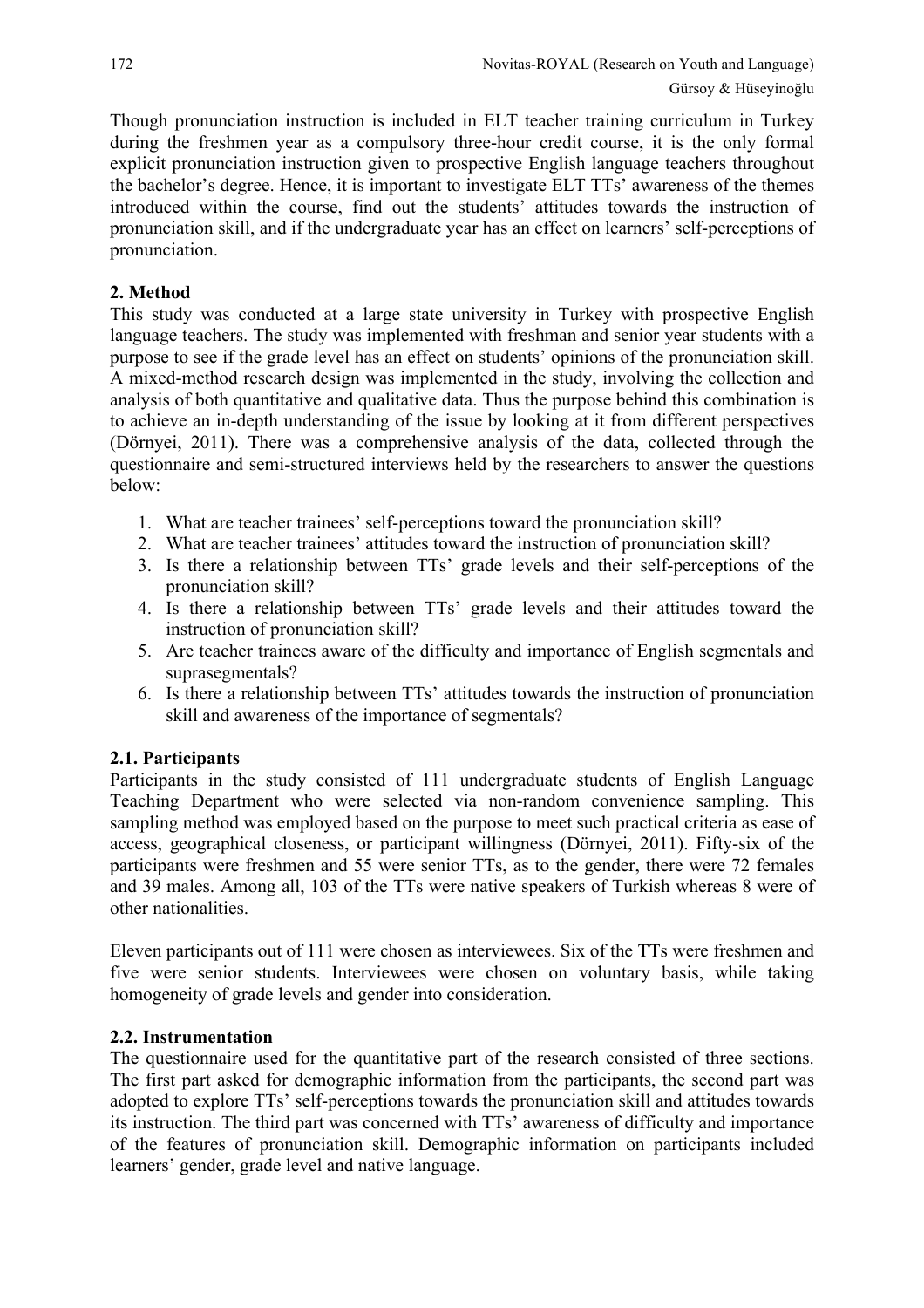The second section of the instrument was a questionnaire which consisted of 20 five-point Likert Scale items, ranging from "strongly disagree" (1) to "strongly agree" (5), which was adopted from Atli & Bergel (2012) and adjusted for the purposes of this study. Within itself, the second section of the questionnaire included two sub-sections: the first contained statements about the participants' self-perceptions of pronunciation skill, and the second one was looking for participants' attitudes towards the instruction of pronunciation skill.

The third section of the instrument used in the study was taken from Cenoz & Lecumberri (1999) and included 8 questions about participants' awareness of the importance and difficulty of the features of the pronunciation skill. These features were categorized as vowels and consonants for segmentals and stress and intonation for suprasegmentals. The participants were asked to mark the importance and the level of difficulty on a scale of 1 to 5.

Content and face validity of the instrument were provided by consulting the opinions of three experts in the ELT department. Next, the questionnaire was revised according to the experts' opinions. The revised questionnaire was piloted with 20 TTs, and both sub-sections were found reliable with 0,77 alpha value for self-perceptions and 0,73 alpha value for TTs' attitudes. Finally, the instrument was used with 111 participants, and the measurement was found reliable with 0,75 and 0,73 for consecutive sub-sections.

# **2.3. Data Collection Procedures**

The quantitative data were gathered with the help of a teacher attending classes in both grade levels during the fall semester of the 2016-2017 academic year. Participants were asked to answer the questions in the instrument by ticking the answer most suitable to them. Interviews were conducted one by one by the researchers during times available for the participants. Each interview lasted 15-25 minutes.

# **2.4. Data Analysis**

Data analysis has taken two different steps. Firstly, descriptive statistics were used via SPSS 23 to analyze quantitative data obtained through the questionnaire. Skewness and Kurtosis values were used to identify the data distribution. The data was found to be normally distributed, being within the interval of  $+ 1.5$  and  $-1.5$  (Tabachnik & Fidell, 2013). Thus parametric tests were conducted to carry out the analysis. An independent-samples t-test was computed to identify possible differences between freshmen's and seniors' attitudes towards the instruction of pronunciation skill. The same test was used to see the possible differences between the freshmen's and seniors' awareness of importance and difficulty of features of pronunciation skill. The Pearson product-moment correlation test was used to identify any relation between TTs' attitudes and awareness of the importance of the features of pronunciation skill. As a second step, the interviews were content analyzed through identification of recurring themes in the data and thus placing them into groups and subgroups.

# **3. Results**

The first research question (RQ 1) of the study aimed to find out TTs' self-perceptions toward the pronunciation skill. According to the findings (Table 1), most of the participants believe that pronunciation is an important skill (*M*=4,72), and that it is essential for their future career (*M*=4, 46). They claimed that they are aware of different sounds in English (*M*=3,92), pay attention to sounds when speaking (*M*=4,19) and do their best to improve their pronunciation (*M*=3,95). Moreover, as the results suggest TTs were dubious as to what extent they exercise pronunciation outside the instructional and educational context (*M*=3,55), and yet, they state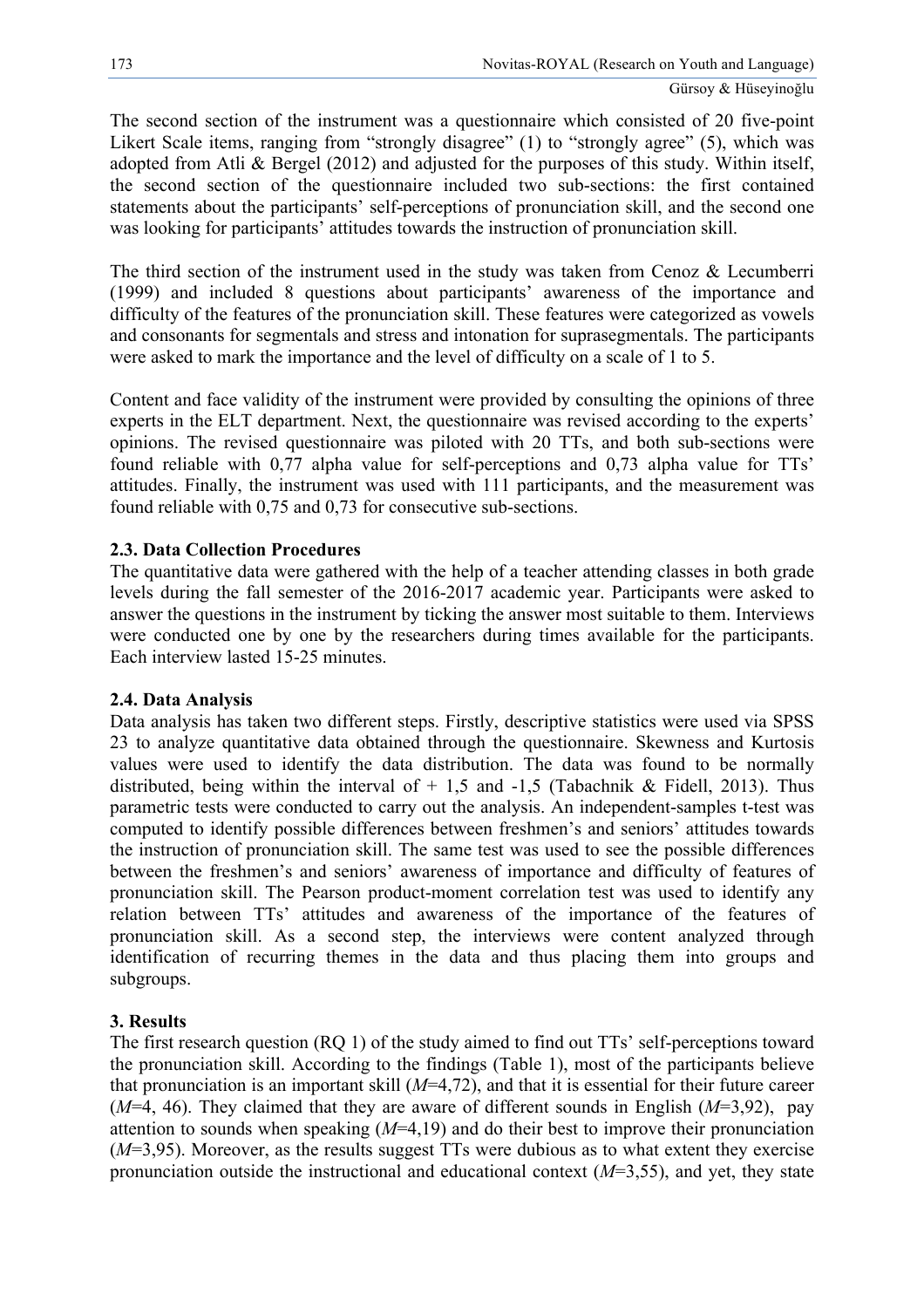that they are able to produce sounds of English (*M*=3,70). The TTs are not sure whether their pronunciation of English is good (*M*=3,36), nor are they content with their pronunciation (*M*=3,30). However, the TTs indicated that they were not aware of the sounds, before taking pronunciation instruction during freshman year (*M*=2,49). Similarly, they claimed that they were not able to produce these sounds correctly, before their freshman year in the ELT department(*M*=2,40).

The interview results of participants supported the aftermath of the questionnaire. The first interview question addressed participants' self-evaluations of their pronunciation skill. Out of 11, 7 of the TTs reported that their pronunciation is better than the others, even though it is not native like, another 2 felt confident enough to say they are happy with it, and lastly 2 described their pronunciation as "not good enough".

Table 1

| <b>Items</b>                                                                                                | N   | M    | <b>SD</b> |
|-------------------------------------------------------------------------------------------------------------|-----|------|-----------|
| 1. Pronunciation is an important skill.                                                                     | 111 | 4,72 | 0,61      |
| 20. Pronunciation is important for my future career.                                                        | 111 | 4,46 | 0,74      |
| 13. When I speak, I pay attention to the sounds of English.                                                 | 111 | 4,19 | 0,74      |
| 17. I do my best to improve my pronunciation.                                                               | 111 | 3,95 | 0,86      |
| 6. I am aware of different sounds of English.                                                               | 111 | 3,92 | 0,84      |
| 4. I can make different sounds of English.                                                                  | 111 | 3,7  | 0,89      |
| 15. I do pronunciation exercises outside the class.                                                         | 111 | 3,55 | 1,12      |
| 10. My pronunciation of English is good.                                                                    | 111 | 3,36 | 0,86      |
| 19. I am happy with my pronunciation of English.                                                            | 111 | 3,31 | 0,95      |
| 12. Before I started my first grade at university, I was aware of all<br>sounds of English.                 | 111 | 2,49 | 1,70      |
| 9. Before I started my first grade at university, I was able to produce<br>all sounds of English correctly. | 111 | 2,4  | 0,98      |

*Teacher trainees' self-perceptions of the pronunciation skill*

As to the opinions of participants regarding their attitudes toward the pronunciation instruction (RQ 2) (Table 2), it can be said that they perceive learning pronunciation as an important issue (*M*=4,58) and think that learning it contributes to developing confidence in speaking (*M*=4,48). Moreover, TTs strongly agree that instruction of pronunciation skill should be a part of English lessons in high school (*M*=4,40), with the help of which pronunciation skill can be significantly improved  $(M=4, 22)$ . TTs agreed that they enjoy having explicit pronunciation instruction  $(M=4,17)$ , and they integrate what they have acquired through this instruction into their speech (*M*=4,20). TTs also agreed that they enjoy repetition exercises (*M*=3,97), and value speaking freely over accurate pronunciation (*M*=3,72). Although the participants perceive learning pronunciation as important, they are dubious about how easy it is to learn it (*M*=3,23).

The second interview question aimed to find out what TTs think about the instruction of pronunciation skill. All of the students said pronunciation instruction is important and that it contributes a lot to their speaking; six out of 11 added that it helped them to improve some common pronunciation mistakes. Similar results were also reflected in the descriptive analysis of questionnaire reporting that instruction is highly contributive to improvement (M=4,22) and confidence in speaking (M=4,58).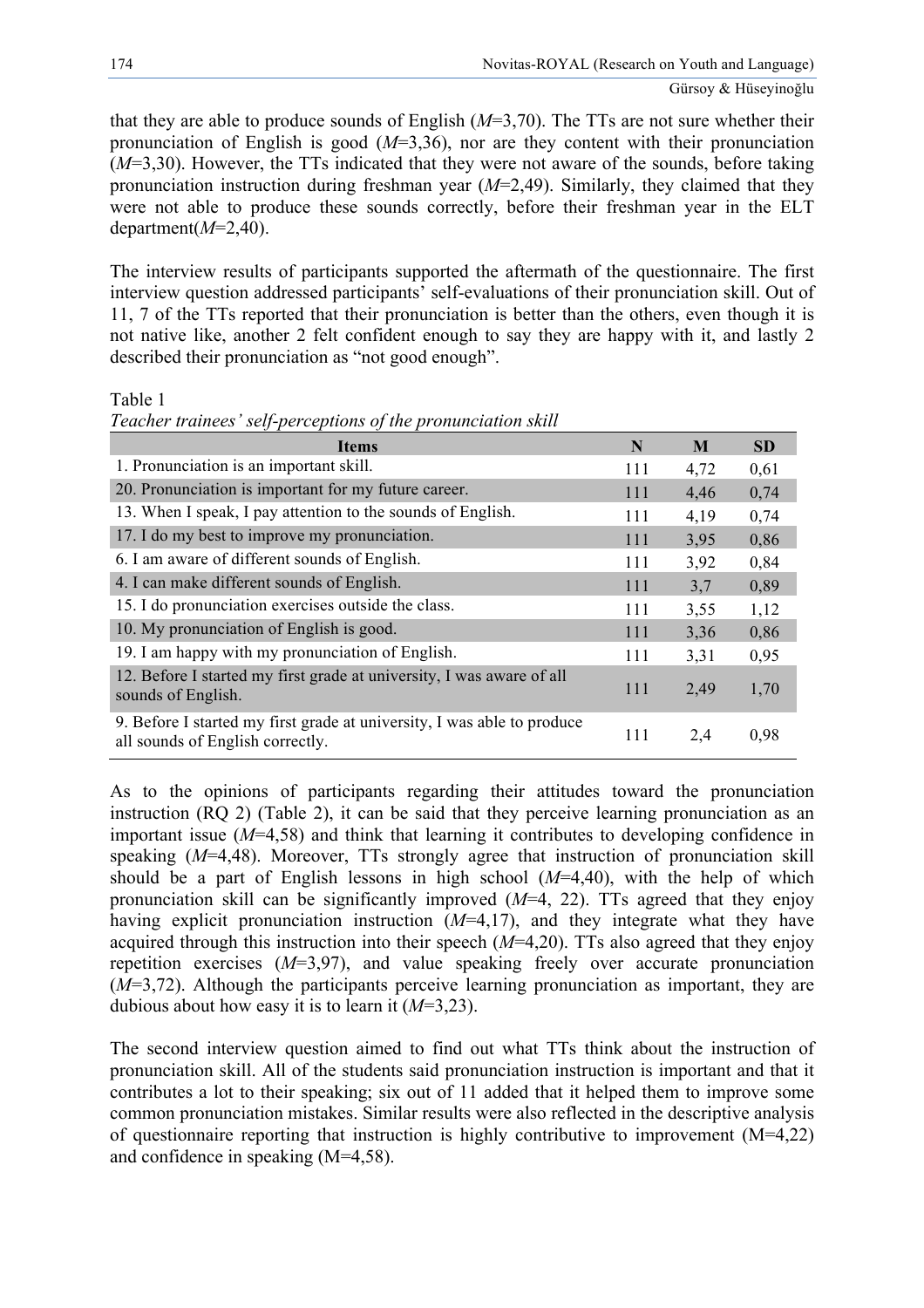Gürsoy & Hüseyinoğlu

| <b>Expressions</b>                                                                           | N   | M    | <b>SD</b> |
|----------------------------------------------------------------------------------------------|-----|------|-----------|
| 18. I think learning pronunciation is important.                                             | 111 | 4,58 | .65       |
| 3. Learning pronunciation can help me become more confident in<br>speaking English.          | 111 | 4,48 | .69       |
| 14. I think pronunciation instruction should be a part of English<br>lessons in high school. | 111 | 4,41 | .76       |
| 8. I think pronunciation instruction can help me improve my<br>pronunciation significantly.  | 111 | 4,22 | .74       |
| 16. When I speak English, I use what I learned about pronunciation.                          | 111 | 4,20 | .71       |
| 5. I like learning (about) pronunciation in class.                                           | 111 | 4,17 | .85       |
| 11. I like doing repetition exercises while learning pronunciation in                        |     |      |           |
| class.                                                                                       | 111 | 3,97 | .94       |
| 7. Speaking freely is more important than accurate pronunciation.                            | 111 | 3,72 | 1,16      |
| 2. I think learning pronunciation is easy.                                                   | 111 | 3.23 | .93       |

An independent samples t-test was conducted to see the difference (if any) between TTs' grade levels and their self-perceptions towards the pronunciation skill (RQ 3). The values indicate that there is a significant difference between self-perceptions of freshmen (*M*= 3,74; *SD*= 0,46) and seniors  $(M=3.53; SD= 0.47, p=0.020)$ . However, no such difference is seen between freshmen ( $M=4,13$ ;  $SD=0.48$ ) and senior TTs ( $M=4,07$ ;  $SD=0.48$  p= 0,631) in their attitudes towards the instruction of pronunciation skill (RQ 4). Similarly, interviews conducted with participants of both grades showed results that are in agreement with quantitative data. As two of the TTs stated:

Yes, I think pronunciation is an important skill, and it must be taught at schools and universities" (I3).

We learned important skills from that class; I think it should not be restricted to only freshmen year" (I8).

Out of nine participants who perceived their own pronunciation as good based on the first interview question, 6 were freshmen, the other 3 were seniors. Thus these results support the t-test, which indicated a significant difference between self-perception of pronunciation skill between freshmen and senior TTs.

In order to answer the fifth research question, an independent samples t-test was administered to find out if there was a significant difference in freshmen and senior TTs' awareness of the *importance* and *difficulty* of segmentals and suprasegmentals (Table 3). The results suggest that there was no significant differences regarding the TTs' perceptions of the *importance* of segmentals and suprasegmentals. Similarly, no significant distinction was found between participants' awareness regarding the *difficulty* of segmentals and suprasegmentals. However, even though there is no significant difference between grades, both freshman (segmentals *M*=3,83; suprasegmentals *M*=3,97) and senior TTs (segmentals *M*=3,83; suprasegmentals *M*=4,20) gave more *importance* to suprasegmental features, than segmental features. Although, the analysis have shown that freshmen (*M*=3,08) and seniors (*M*=3,35) seem to be dubious about the *difficulty* of suprasegmental features, they consider segmentals highly easy to learn (reverse item\* freshmen *M*=2,68; senior *M*=2,95).

### Table 2

*Teacher trainees' attitudes towards pronunciation instruction*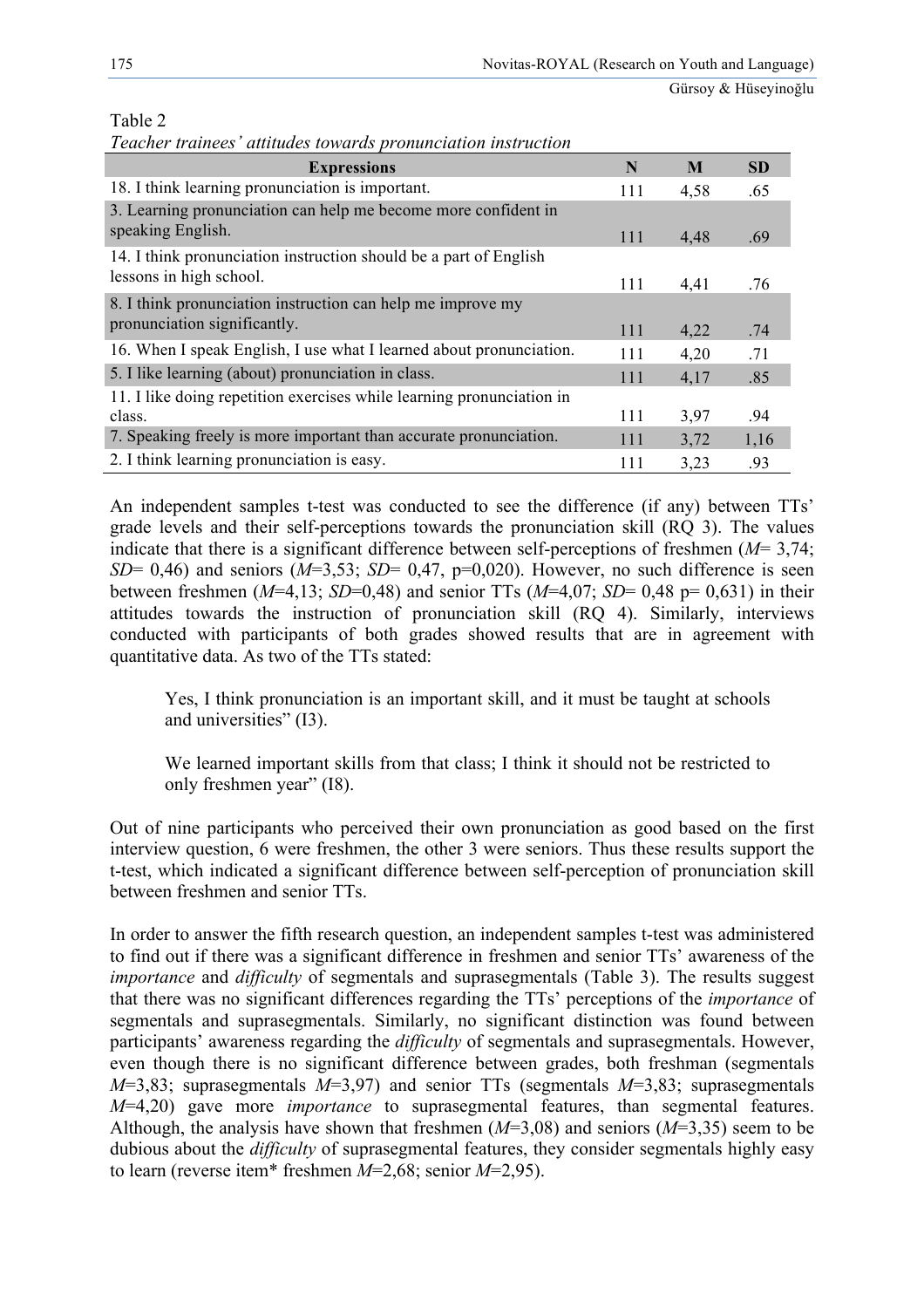The third question of the interview aimed to find out whether the TTs consider the knowledge of consonant and vowel sounds important in developing the pronunciation skill. Nine out of 11 students agreed, yet two stated that "it is not crucial". The fourth interview question addressed the difficulty of learning segmentals. The majority of students claimed that "it is not difficult." As to the importance of stress and intonation, four of them suggested that "just like consonants and vowels, they are also important," six of the participants stated stress and intonation are of more importance than consonant and vowels. One of the students was not sure about its importance. Finally, the last question of the interview asked if TTs think learning intonation and stress is difficult. Two of the participants stated that it really is, as its lack may cause serious misunderstandings. Others seemed not to be certain about its difficulty. This information obtained from interview supports the outcomes of the t-test.

# Table 3

*TTs' awareness regarding the importance and difficulty of the features of pronunciation*

|                   | M        |               |          |     |           |
|-------------------|----------|---------------|----------|-----|-----------|
|                   | Freshmen | <b>Senior</b> |          | d   | P         |
|                   | $(n=56)$ | $(n=55)$      |          |     |           |
| Importance        |          |               |          |     |           |
| Segmentals        | 3.84     | 3.83          | 0,72     | 109 | <b>Ns</b> |
| Suprasegmentals   | 3.97     | 4.2           | $-1,394$ | 109 | <b>Ns</b> |
| <b>Difficulty</b> |          |               |          |     |           |
| Segmentals        | 2.68     | 2.95          | $-1,624$ | 109 | <b>Ns</b> |
| Suprasegmentals   | 3.08     | 3.35          | $-1,407$ | 109 | <b>Ns</b> |

In order to assess the relationship between TTs' awareness of the importance of segmentals and their self-perceptions of the pronunciation skill (RQ 6), the Pearson product-moment correlation analysis was computed. Results (Table 4) show that there was a significant and positive correlation between participants' self-perceptions of the pronunciation skill and their awareness of segmental importance  $(r=194, n=111, p=.041)$ . The outcome of the analysis indicates that the more positive self-perceptions TTs have of their pronunciation skill, the more important segmentals are for them.

# Table 4

*Correlation between TTs' self-perceptions of pronunciation skill and their awareness of the importance of segmentals*

|                         |                            | Segmentals'<br>Importance | <b>Self-perceptions</b> |
|-------------------------|----------------------------|---------------------------|-------------------------|
| Segmentals'             | <b>Pearson Correlation</b> |                           | $.194*$                 |
| Importance              | $Sig. (2-tailed)$          |                           | .041                    |
|                         | N                          | 111                       | 111                     |
| <b>Self-perceptions</b> | Pearson Correlation        | $.194*$                   |                         |
|                         | $Sig. (2-tailed)$          | .041                      |                         |
|                         | N                          | 111                       | 111                     |

*Note.* Correlation is significant at the 0.05 level (2-tailed).

## **4. Discussion**

The purpose of the questionnaire conducted in the study was to find out participants' selfperceptions of the pronunciation skill and attitudes towards its instruction. The results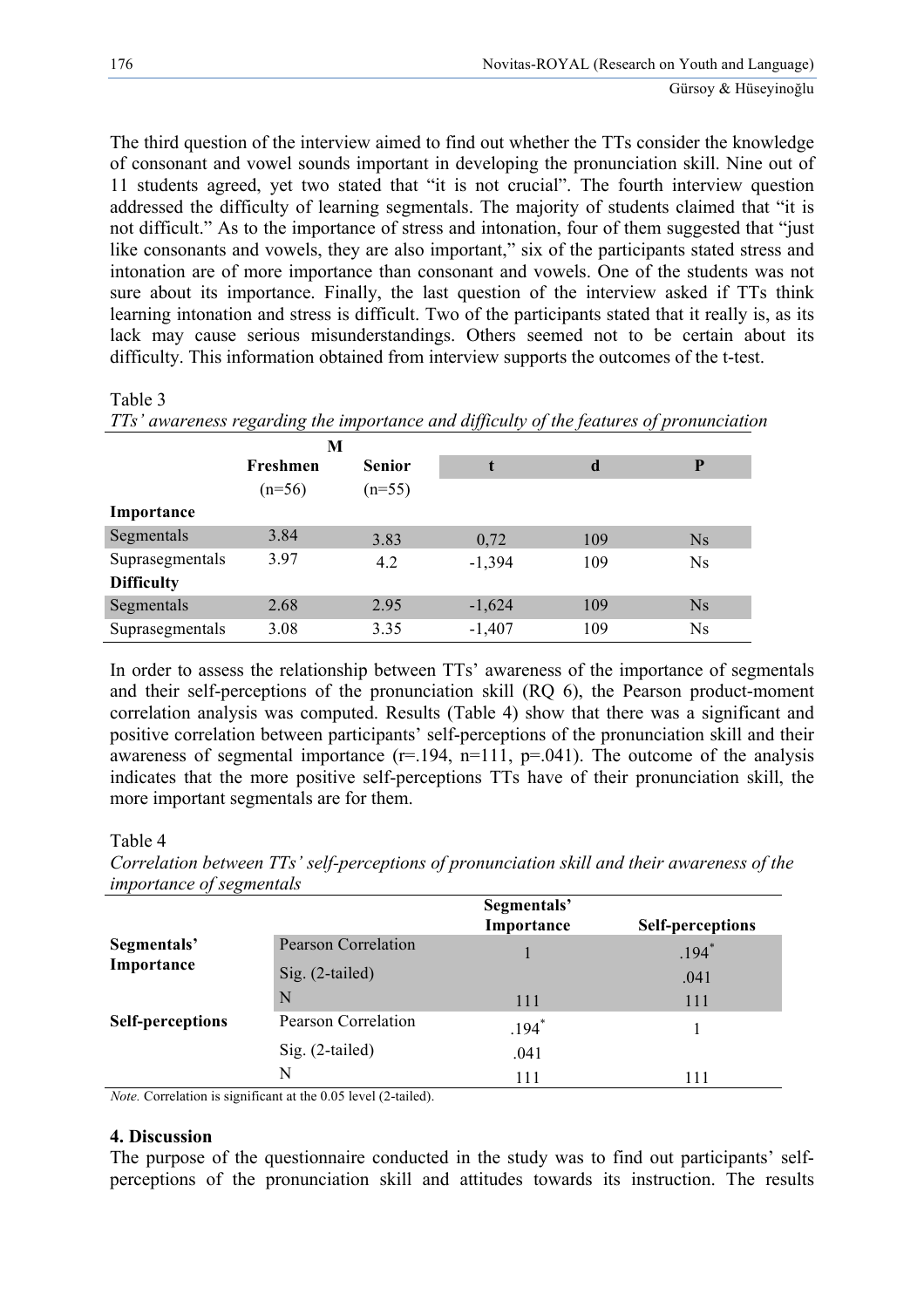obtained support the previous research conducted in this area (Saito 2011, Lee, Jang & Plosky, 2014; Thomson & Derwing, 2014). In her qualitative study, Tergujeff (2013) reports that students find pronunciation to be an important skill and think their pronunciation skill had developed because of the explicit pronunciation instruction and the activities held in the classroom. Also, in a study by Cenoz & Lecumberri, (1999), findings indicate that pronunciation is an important skill for learners. Similarly in the current study, the results have also shown participants' positive attitudes toward the pronunciation skill, which indicate that they value the skill and perceive its instruction as important and helpful.

As the descriptive results have revealed, TTs of a state university in a large city of Turkey had moderately positive self-perceptions of the pronunciation skill. They reported that their awareness of different sounds and ability to produce them are at a moderate level. They are also not sure whether they have good pronunciation. Responses given to items 2 and 3 indicate that participants gained awareness of the sounds of English in their freshmen year for the very first time. In line with other responses given, it could be concluded that through pronunciation instruction given in the first year of their education, the importance of it was recognized. Similar outcomes were found in Atli & Bergil's (2012) study. However, in the present study, participants' dissatisfaction with their own pronunciation skill might be due to the lack of sufficient practice. As one of the interviewee states:

….such an important class should not be restricted with freshman year only. We don't get chance to practice enough. (I 5)

For the TTs' attitudes towards pronunciation instruction, it can be said that participants have developed positive attitudes towards studying pronunciation through explicit instruction. As they were acquainted with such information for the first time, it must have raised their interest and consequently developed their awareness. The participants think that learning pronunciation contributes to their speaking confidence. This result is parallel with Arslan's (2013) review that introducing such an important, but neglected issue gives very positive outcomes, thus learners "appreciate the contribution of such education to their speaking skills" (p.36). As one of the TTs stated during the interview:

It's important that, when someone speaks a language he or she should be comprehensible, and these lessons are so for this purpose. (I 2)

When TTs' grade levels and their self-perception of the skill and attitude towards its instruction were examined, it was found that freshmen have significantly higher selfperceptions of the skill than seniors. This diversity could be due to freshmen's newly acquired knowledge of pronunciation, which seems to decrease in seniors after 3 years. The fact that no difference was found between TTs' attitudes and their grade levels also supports the fact that seniors too have positive attitudes towards pronunciation skill; however, passing years coupled with a lack of further instruction in this field might have decreased their selfperceptions. Having the same teacher instructing the lesson with the same materials is also a logical explanation to the lack of difference in attitudes towards the instruction between participants in different grade levels.

Being divided into segmental and suprasegmental features, and when analyzed in terms of their components, pronunciation instruction in the pedagogic field seems to have lost its way while trying to determine what to teach within the borders of the pronunciation skill. As mentioned in the literature review of the study, Darcy et al. (2012) states that there is not an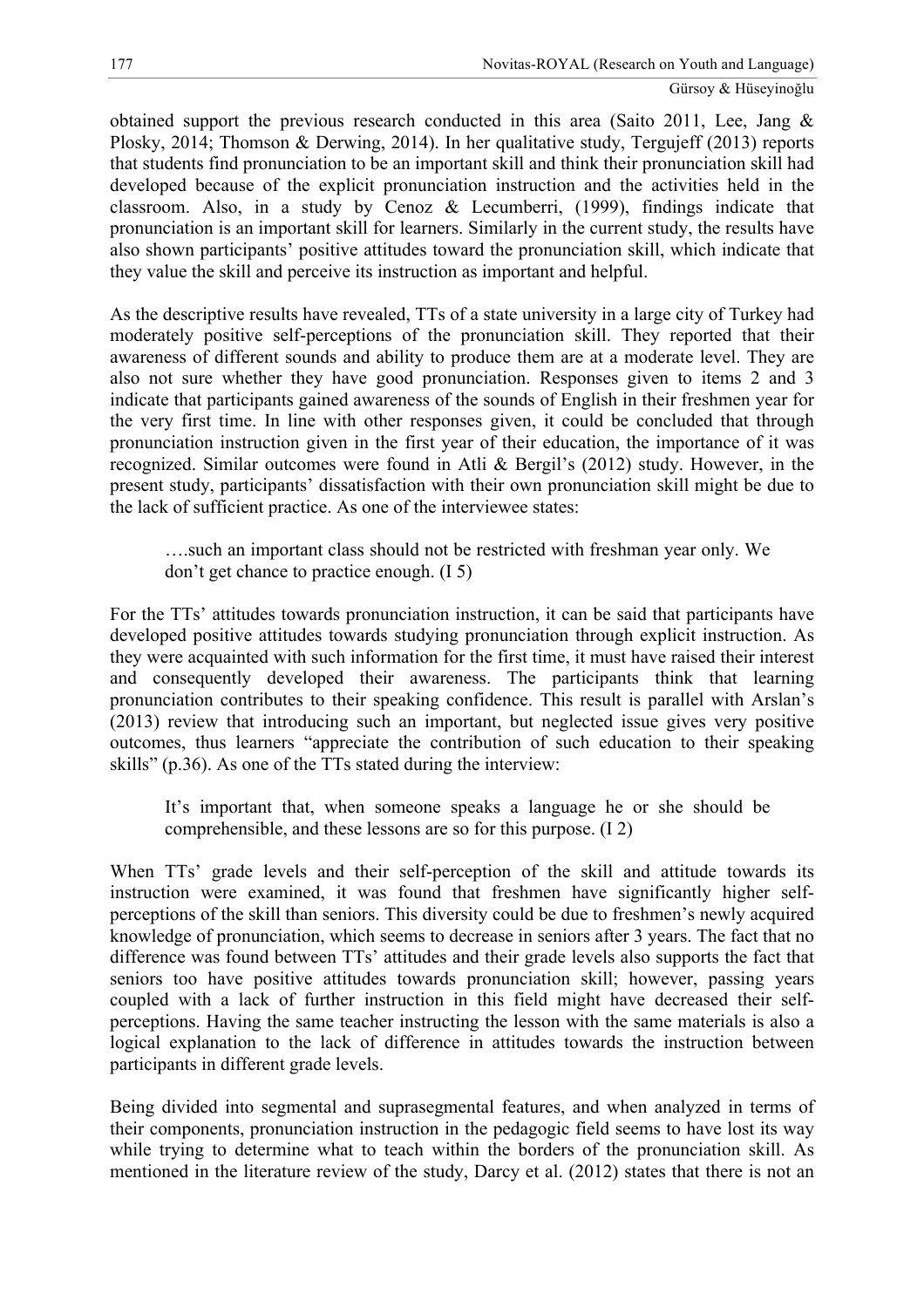"agreed upon system" of deciding what pronunciation features to target, and when and how to teach them. While each of them provides learners with important knowledge that contributes to success in pronunciation skill, the scarcity of attention paid to either one may lead to inefficacy in pronunciation skill. This effect takes on a more serious consequence when considering that students facing this incompetency today might transfer it to their students when they become English language teachers. However, as Saito (2012) found in his research, providing the instruction on either of the features, segmental or suprasegmentals, commonly leads to gains. Together with these nuances, self-perceptions of TTs' pronunciation skill and their attitudes towards its instruction are significant factors affecting TTs' awareness of considering segmentals as important for developing the pronunciation skill.

The analysis of the relationship between awareness of pronunciation features and grades, showed no difference among groups for awareness of importance and difficulty of segmentals and suprasegmentals. Nevertheless, means received from the analysis indicate that both grade levels find suprasegmentals more important than segmentals. This finding is in alignment with other studies (Hahn, 2004; Lee, Jang & Plonsky, 2014; Levis 2005; Missaglia, 1999; Saito, 2011; Saito, 2014). As they state that all English segmentals can be clearly explained within three main phonetic characteristics such as articulator organs, place of articulation and manner of articulation, which "... is easier for teachers to teach and learners to learn" (Lee, Young & Plonsky, 2015, p.348). Although both groups have the same opinions on segmentals being easy, they seem hesitant to decide whether suprasegmentals are difficult. The reason for it might be the fact that pronunciation instruction is limited to the segmental level, since instructors might think that it has an impact on accentedness (Isaacs & Trofimovich, 2012), thus straying from considering English as a lingua franca (Coşkun, 2011). One possible explanation is that they were briefly introduced to suprasegmentals during instruction, thus participants might think it is more complicated. The results of the interview also support either of the reasons. Two of the students reported the following in the interview:

Knowing consonant and vowel sounds is not a must for a good pronunciation. Some of them are hard to learn, like those that don't exist in Turkish. (I 1)

I don't think knowing consonants and vowels are very important, it is more about hearing and practicing them. I don't think it is difficult to learn them. (I 10)

Knowing correct stress and intonation, of course is very important. I can say the most important thing in pronunciation. Learning them is very hard, why you put stress or intonation in that word is usually out of blue. I mean, even I can't understand why we do and why we don't do that. Frankly, even I am usually missing stresses in words. (I 5)

Stress and intonation, yeah these are really important. When you want to explain something, even if you forget the word your stress and intonation can help the interpretation of meaning. No, I don't think it's difficult, unless you try to memorize it. (19)

Thus the findings from the t-test analysis and interviews are similar to the findings of Tezel's (2016) study, indicating that prospective teachers have serious problems regarding suprasegmentals, and that instruction on them must be given.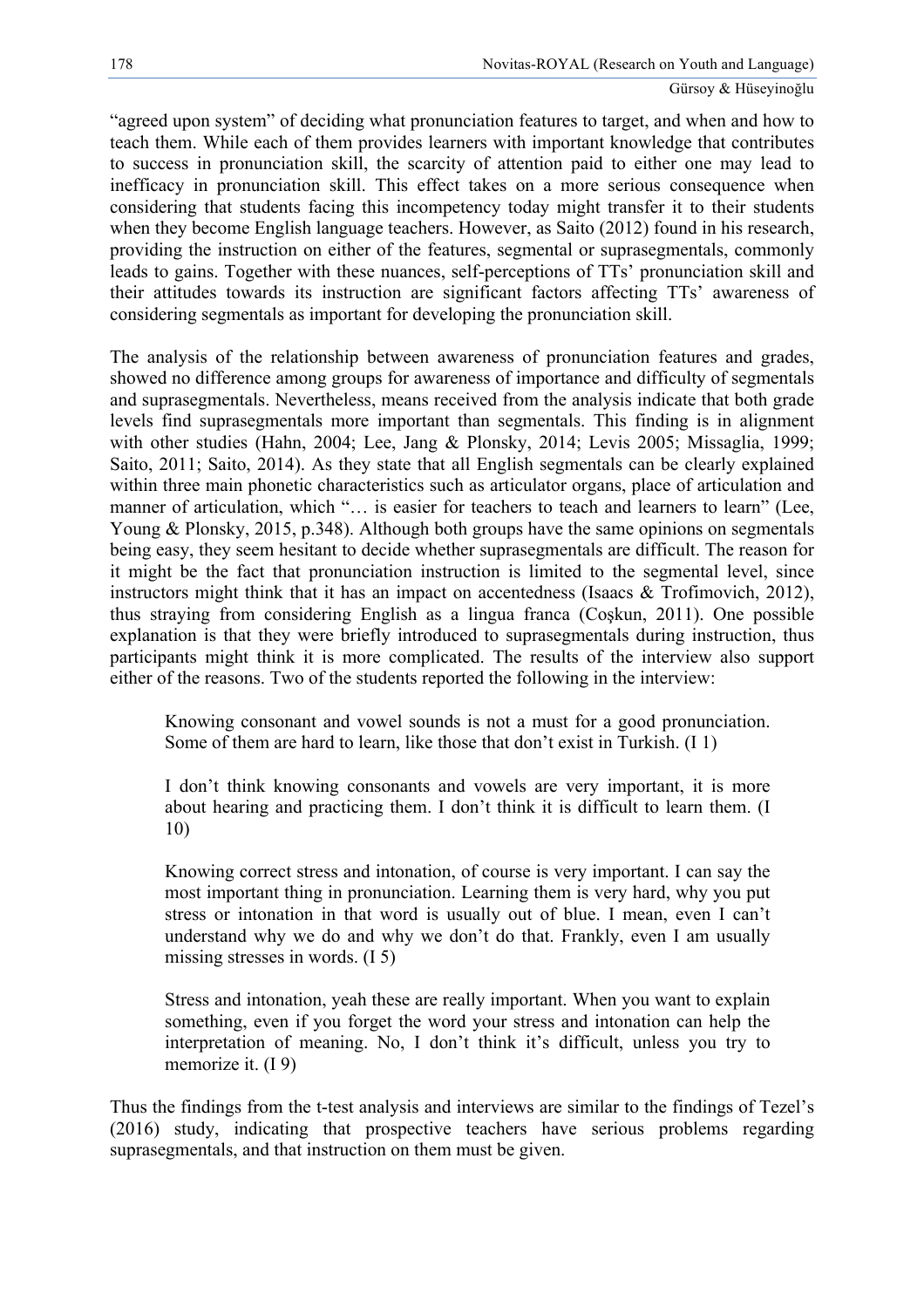Lastly, TTs' self-perceptions of pronunciation skill were correlated with their awareness of segmental importance. Results indicated that the more positive the TTs' self-perceptions of pronunciation skill, the more important segmentals are for them. The  $5<sup>th</sup>$  and  $4<sup>th</sup>$  statements in the third part of the questionnaire directly represent this correlation. With high means, these statements suggest that students have high self-perceptions of pronunciation skill, and they are aware of and are able to produce different sounds. In addition, with a high mean, they consider pronunciation instruction important, thus having these factors all together result in their awareness that segmentals are important.

## **5. Conclusions**

The overall results of the study indicate that TTs have high self-perceptions of the pronunciation skill and moderately positive attitudes toward its instruction. However, having taken the pronunciation course 3 years ago, senior participants' self-perceptions are lower than freshmen's. Nevertheless, both grade levels have positive attitudes towards the instruction of the skill. Moreover, seniors as well as freshman are aware of the fact that segmentals are important, indeed not difficult. For suprasegmentals, both of the groups think they are important, yet neither of them seems to be sure about its difficulty. Lastly, a significant correlation is found between participants' attitude toward the pronunciation skill and awareness of the segmental importance.

By shedding light on the importance of pronunciation skill, its instruction and content in terms of its features, this study contributes to literature by pointing at TTs' limited suprasegmental knowledge and their need for it. As suprasegmental knowledge contributes to the development of the pronunciation skill more than the segmentals (Darcy, 2012), necessary measures must be taken by teacher training institutions to cater to the needs of the TTs. Moreover, the results of both quantitative and qualitative data suggest explicit pronunciation instruction could start at high school level and be offered within the content of various courses such as "advanced speaking," "public speech" or other elective courses throughout teacher training. Also, it must be taken into consideration that TTs and learners of English can develop positive attitudes towards learning suprasegmentals if they are taught explicitly just as they are with segmentals. Thus this study contributes not only to TTs' better development of the pronunciation skill but to the improvement of teaching English as a second or foreign language since in its roots resides in the success of interaction.

The outcome of the study has implications for teacher trainers when designing the pronunciation skill syllabus. Increased awareness and/or further extended instruction of pronunciation education of suprasegmental features might be helpful for participants to better and further develop the skill. Moreover, higher importance can be given to practicing the skill by properly arranging and spreading its instruction throughout undergraduate education.

The data for the study is collected from a single university, thus generalizing the findings is rather difficult. Hence, further studies should be conducted with more universities for the purpose of comparing similarities and differences. Additionally, further research with the instructors could suggest a deeper understanding of content and instruction details.

## **References**

Arslan, R. Ş. (2013). An investigation of prospective English language teachers' spoken communication skills: A case from Turkey. *Hacettepe Üniversitesi Eğitim Fakültesi Dergisi*, *28,* 28-1.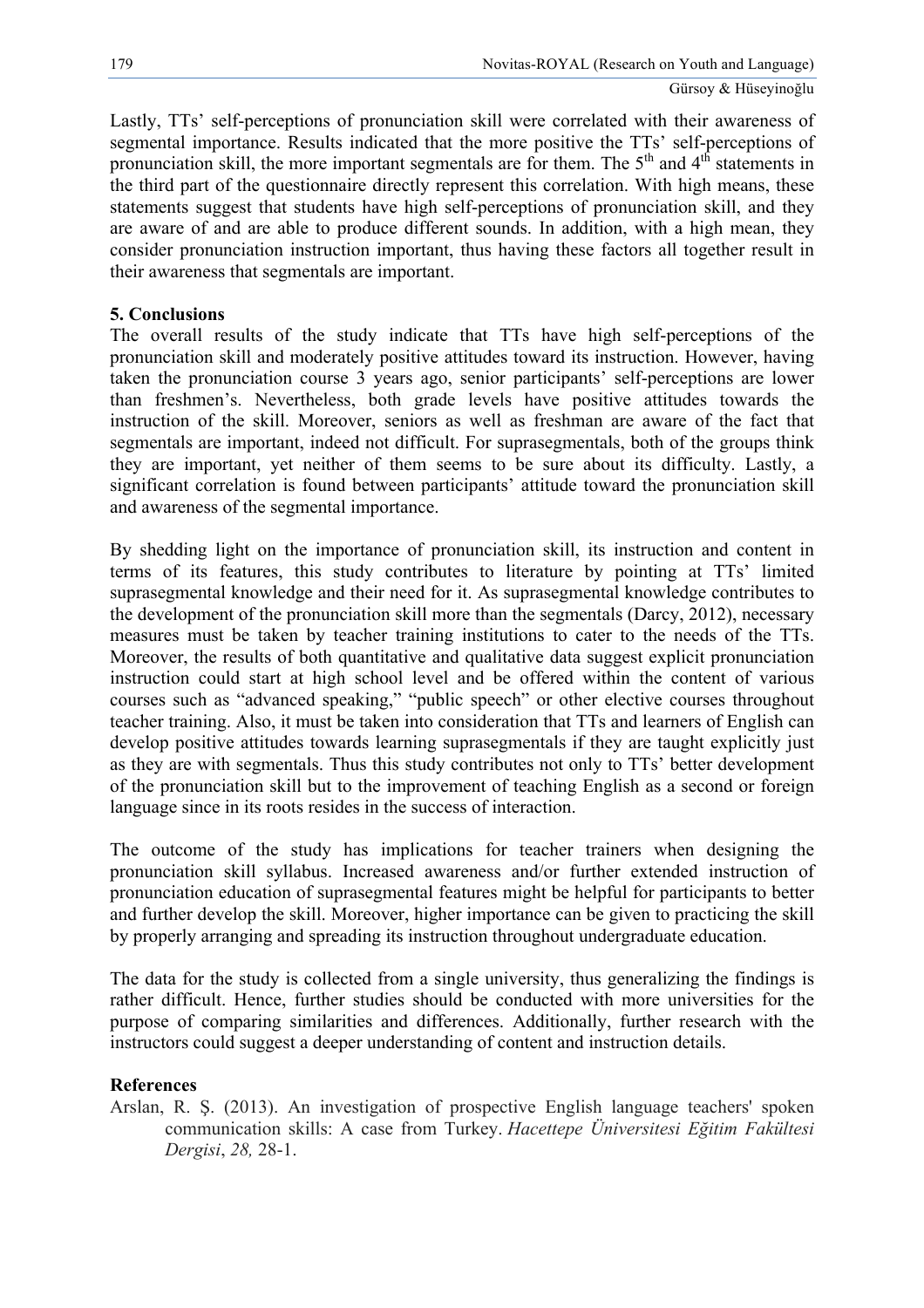- Atli, I., & Bergil, A. S. (2012). The effect of pronunciation instruction on students' overall speaking skills. *Procedia-Social and Behavioral Sciences*, *46*, 3665-3671. doi: 10.1016/j.sbspro.2012.06.124
- Bongaerts, T., Van Summeren, C., Planken, B., & Schils, E. (1997). Age and ultimate attainment in the pronunciation of a foreign language. *Studies in Second Language Acquisition*, *19*, 447-465. doi: 10.1017/S0272263197004026
- Breitkreutz, J., Derwing, T. M., & Rossiter, M. J. (2001). Pronunciation teaching practices in Canada. *TESL Canada Journal*, *19*, 51-61. doi: https://doi.org/10.18806/tesl.v19i1.919
- Burgess, J., & Spencer, S. (2000). Phonology and pronunciation in integrated language teaching and teacher education. *System*, *28*, 191-215. doi: 10.1016/S0346-251X(00)00007-5
- Cenoz, J., & Lecumberri, M. L. G. (1999). The acquisition of English pronunciation: Learners' views. *International Journal of Applied Linguistics*, *9*, 3-15. doi: 10.1111/j.1473-4192.1999.tb00157.x
- Coskun, A. (2011). Future English Teachers' Attitudes towards EIL Pronunciation. *Journal of English as an International Language*, *6*, 46-68. Retrieved from: https://eric.ed.gov/?id=ED527146
- Darcy, I., Ewert, D., & Lidster, R. (Eds.). (2012). Proceedings from: *The Third Pronunciation in Second Language Learning and Teaching Conference*. Ames, IA: Iowa State University.
- Demirezen, M. (2005). The /o/ and /ow/ contrast: Curing a fossilized pronounciation error of Turkish teacher trainees of the English language. *Çankaya University Journal of Arts and Sciences*, *1*, 71-84.
- Derwing, T. M. (2008). Curriculum issues in teaching pronunciation to second language learners. In J. G. Hansen Edwards & M. L. Zampini (Eds), *Phonology and Second Language Acquisition*, (347-369). Amsterdam / Philedelphia: John Benjamins Publishing Company. doi: 10.1075/sibil.36.17der
- Derwing, T. M. (Eds.). (2010). Proceedings from: *The First Pronunciation in Second Language Learning and Teaching Conference.* Ames, IA: Iowa State University.
- Derwing, T. M., & Munro, M. J. (2005). Second language accent and pronunciation teaching: A research-based approach. *TESOL Quarterly*, *39*, 379-397. doi: 10.2307/3588486
- Dinçay, T. (2010). A quick chronological review of the ELT methods along with their techniques and principles: Choosing eclecticism from among language teaching methods. *Dil Dergisi*, *147*, 40-62.
- Dörnyei, Z. (2011). *Research methods in applied linguistics: Quantitative, qualitative and mixed methodologies*. Oxford: Oxford University Press.
- Flege, J. E., Yeni-Komshian, G. H., & Liu, S. (1999). Age constraints on second-language acquisition. *Journal of Memory and Language*, *41*, 78-104. doi: 10.1017/S0142716411000865
- Hahn, L. D. (2004). Primary stress and intelligibility: Research to motivate the teaching of suprasegmentals. *TESOL Quarterly*, *38*, 201-223. doi**:** 10.2307/3588378
- Hismanoglu, M. (2011). An investigation of phonological awareness of prospective EFL teachers. *Procedia-Social and Behavioral Sciences*, *31*, 639-645. doi: 10.1016/j.sbspro.2011.12.117
- Isaacs, T., & Trofimovich, P. (2012). Deconstructing comprehensibility. *Studies in Second Language Acquisition*, *34*, 475-505. doi:10.1017/S0272263112000150
- Kang, O. (2010). Relative salience of suprasegmental features on judgments of L2 comprehensibility and accentedness. *System*, *38*, 301-315. doi: 10.1016/j.system.2010.01.005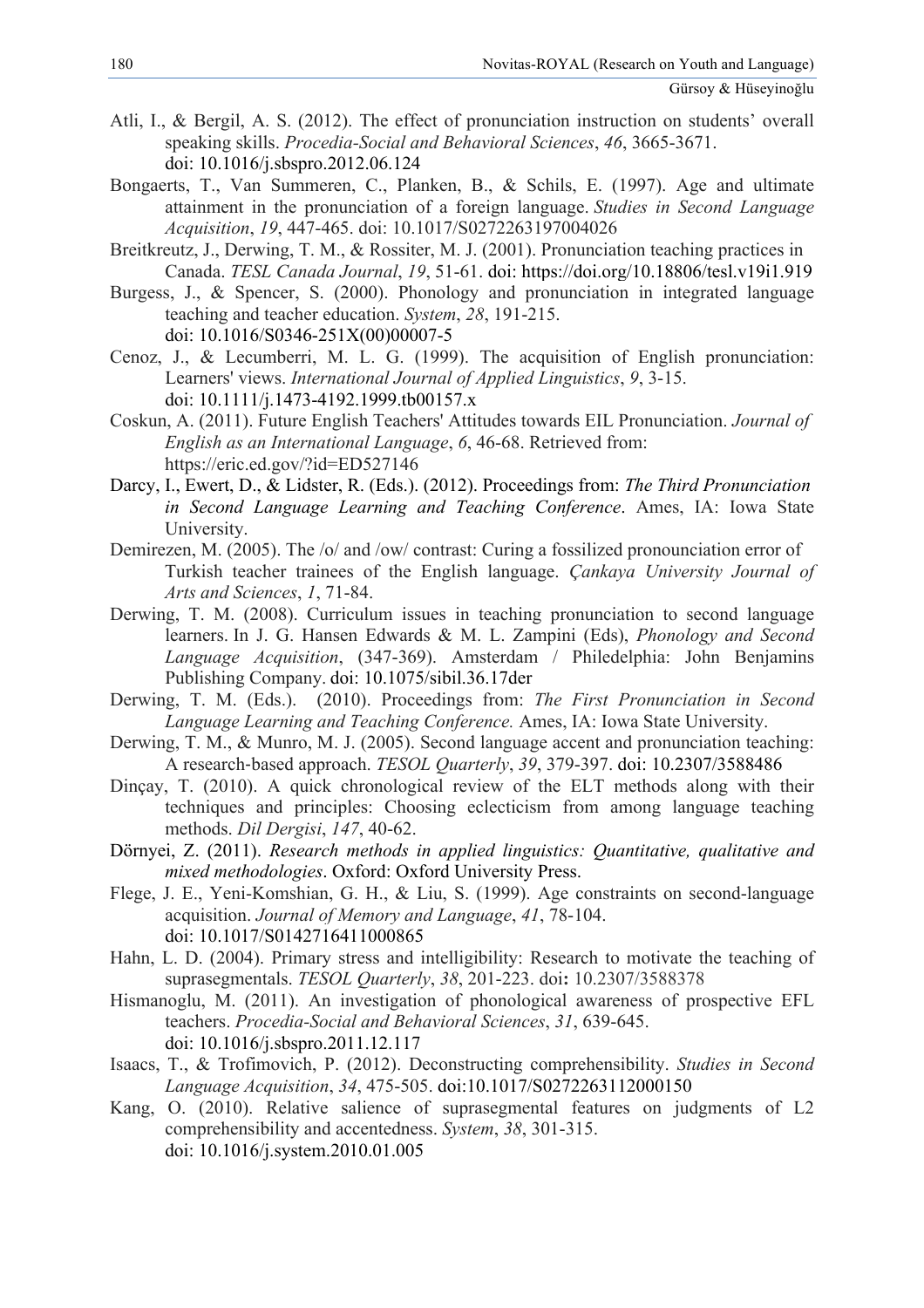- Lee, J., Jang, J., & Plonsky, L. (2015). The effectiveness of second language pronunciation instruction: A meta-analysis. *Applied Linguistics*, *36*, 345-366. doi: 10.1093/applin/amu040
- Levis, J. M. (2005). Changing contexts and shifting paradigms in pronunciation teaching. *TESOL Quarterly*, *39*, 369-377. doi: 10.2307/3588485
- Lintunen, P., & Mäkilähde, A. (2015). Learning English Phonetics: Preferences and Attitudes. Proceedings from: *Phonetics Teaching and Learning Conference.* London, UK: University College London
- Missaglia, F. (1999). Contrastive prosody in SLA: An empirical study with adult Italian learners of German. Proceedings from: *14th International Congress of Phonetic Sciences.* San Francisco. Retrieved from

https://pdfs.semanticscholar.org/648b/9ee7f093d8f1c10eee635629073743d29879.pdf

- Mompean, J. A. (2015). Phonetic notation in foreign language teaching and learning: Potential advantages and learners' views. *Research in Language*, *13*, 292-314. doi: 10.1515/rela-2015-0026
- Saito, K. (2011). Examining the role of explicit phonetic instruction in native-like and comprehensible pronunciation development: An instructed SLA approach to L2 phonology. *Language Awareness*, *20*, 45-59. doi: 10.1080/09658416.2010.540326
- Saito, K. (2012). Effects of instruction on L2 pronunciation development: A synthesis of 15 quasi-experimental intervention studies. *TESOL Quarterly*, *46*, 842-854. doi: 10.1002/tesq.67
- Saito, K. (2014). Experienced teachers' perspectives on priorities for improved intelligible pronunciation: The case of Japanese learners of English. *International Journal of Applied Linguistics*, *24*, 250-277. doi: 10.1111/ijal.12026
- Tabachnik, B.G., & Fidell, L.S. (2013). Using multivariate statistics,  $6<sup>th</sup>$  ed. Boston: Pearson
- Tergujeff, E. (2013). Learner perspective on English pronunciation teaching in an EFL Context. *Research in Language, 11*, 81–95.
- Thomson, R. I., & Derwing, T. M. (2014). The effectiveness of L2 pronunciation instruction: A narrative review. *Applied Linguistics,36,* 1-20. doi:10.1093/applin/amu076
- Venkatagiri, H. S., & Levis, J. M. (2007). Phonological awareness and speech comprehensibility: An exploratory study. Language Awareness, 16, 263-277. doi: 10.2167/la417.0
- Yates, K. (2003). Teaching linguistic mimicry to improve second language pronunciation. [Online library thesis]. Retrieved from https://digital.library.unt.edu/ark:/67531/metadc4164/m2/1/high\_res\_d/thesis.pdf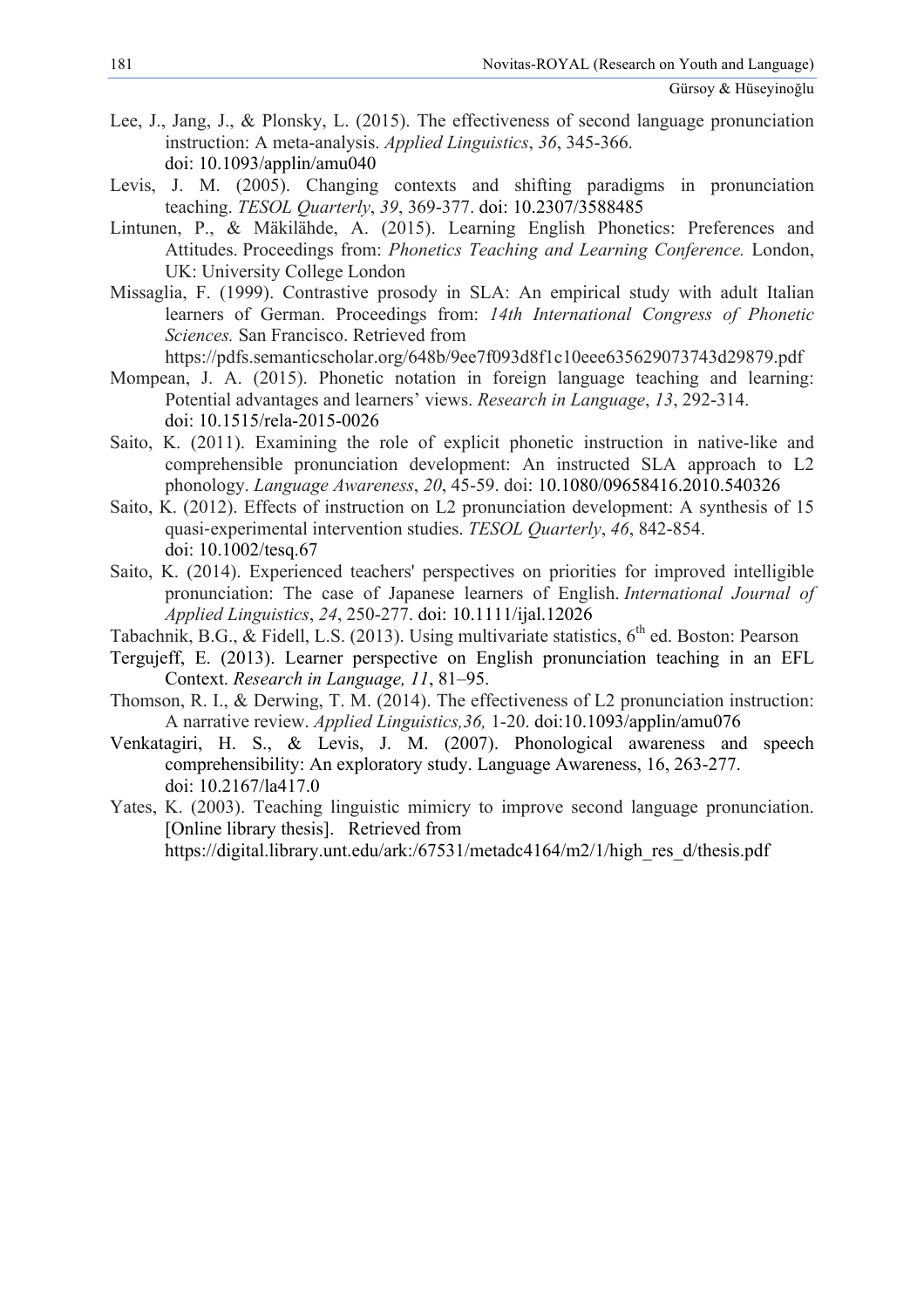Gürsoy & Hüseyinoğlu

## **APPENDIX**

# **PART I**

**Please tick the best answer for you.**

- **1.** Gender:  $\Box$  Female  $\Box$  Male
- **2.** Year: □ Freshman □ Senior
- **3.** What is your native language?<br> $\square$  Turkish  $\square$  Otl  $\Box$  Other (please specify):
- **4.** Do you speak foreign languages (**besides English**)?  $\Box$  Yes (please specify):  $\Box$  No

# **PART II**

# **In this section there are 20 statements about pronunciation skill. Please read each statemnt carefully and choose only one option.**

| $\overline{\phantom{a}}$ = Item No: | <b>Statement</b>                                | Strongly | Agree | Neutral | Disagree | <b>Disagree</b><br>trongly |
|-------------------------------------|-------------------------------------------------|----------|-------|---------|----------|----------------------------|
|                                     | Pronunciation is an important skill.            |          |       |         |          |                            |
| $\overline{2}$                      | I think learning pronunciation is easy.         |          |       |         |          |                            |
|                                     | Learning (about) pronunciation can help me      |          |       |         |          |                            |
| $\overline{3}$                      | become more confident in speaking English.      |          |       |         |          |                            |
| $\overline{4}$                      | I can make different sounds of English.         |          |       |         |          |                            |
| 5                                   | I like learning about pronunciation in class.   |          |       |         |          |                            |
| 6                                   | I am aware of different sounds of English.      |          |       |         |          |                            |
|                                     | Speaking freely is more important than          |          |       |         |          |                            |
| $\overline{7}$                      | accurate pronunciation.                         |          |       |         |          |                            |
|                                     | I think pronunciation instruction can help me   |          |       |         |          |                            |
| 8                                   | improve my pronunciation significantly.         |          |       |         |          |                            |
|                                     | Before I started my 1st grade at university, I  |          |       |         |          |                            |
|                                     | was able to produce all sounds of English       |          |       |         |          |                            |
| 9                                   | correctly.                                      |          |       |         |          |                            |
| 10                                  | My pronunciation of English is good.            |          |       |         |          |                            |
|                                     | I like doing repetition exercises while         |          |       |         |          |                            |
| 11                                  | learning pronunciation in class.                |          |       |         |          |                            |
|                                     | Before I started my 1st grade at university, I  |          |       |         |          |                            |
| 12                                  | was aware of all sounds of English.             |          |       |         |          |                            |
|                                     | When I speak, I pay attention to the sounds of  |          |       |         |          |                            |
| 13                                  | English.                                        |          |       |         |          |                            |
|                                     | I think pronunciation instruction should be a   |          |       |         |          |                            |
|                                     | 14   part of English lessons in High School.    |          |       |         |          |                            |
| 15                                  | I do pronunciation exercises outside the class. |          |       |         |          |                            |
|                                     | When I speak English, I use what I learned      |          |       |         |          |                            |
| 16                                  | about pronunciation.                            |          |       |         |          |                            |
| 17                                  | I do my best to improve my pronunciaiton.       |          |       |         |          |                            |